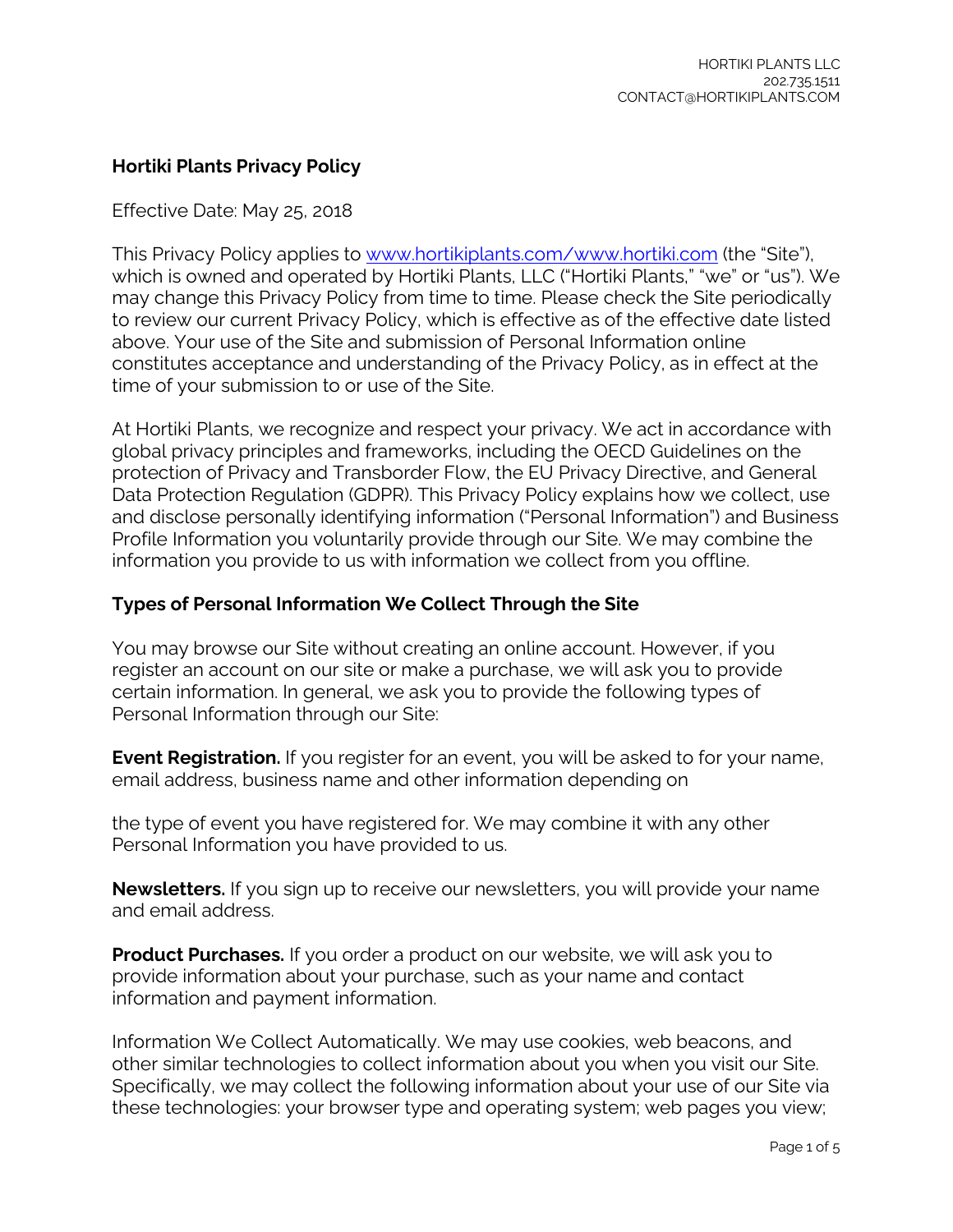links you click; your IP address; your interaction with the Site; length of time you are logged in to our Site; and websites visited before our Site. Please see the section "Cookies and Analytics" below for more information about our use of cookies. We may use the information gathered through these methods in anonymous or aggregated form to analyze ways to improve our Site or services. We may associate this information with the other Personal Information that you have provided to us.

## **Collection of Business Profile Information**

During the purchase process, in addition to Personal Information, Hortiki Plants will also ask you to provide your payment information. This information is not saved on our website and is only used to process payments through encryption via our payment systems.

## **How We Use Information**

We use the information you provide to us for the following types of purposes:

- to communicate sales and product information to you,
- to adjust our offerings to fit your preferences,
- to send you information that we believe you may find of interest, including to send you our newsletter; and
- to improve our Site, products and to better understand how users access and use our Site and offerings, on an aggregated and individualized

Notwithstanding anything else in this Privacy Policy, we also may use or aggregate non- personally identifying information about users for market analysis, research, marketing or other purposes.

### **How We Disclose Information**

We may disclose information you provided to us online to third parties for the following types of purposes:

- to our contractors or service providers (such as service providers who help us to administer our Site or process credit card payments) who provide services or perform functions on our behalf;
- to our affiliates and consultants who are required to treat your Personal Information in accordance with the Privacy Policy and the confidentiality obligations we impose on them;
- in response to a subpoena or other legal process by a governmental entity or third party, or if otherwise required by law;
- "in a limited number of circumstances, Hortiki Plants may need to disclose data without your prior consent, including as needed to satisfy legal requirements, or to protect the rights or property of Hortiki Plants or others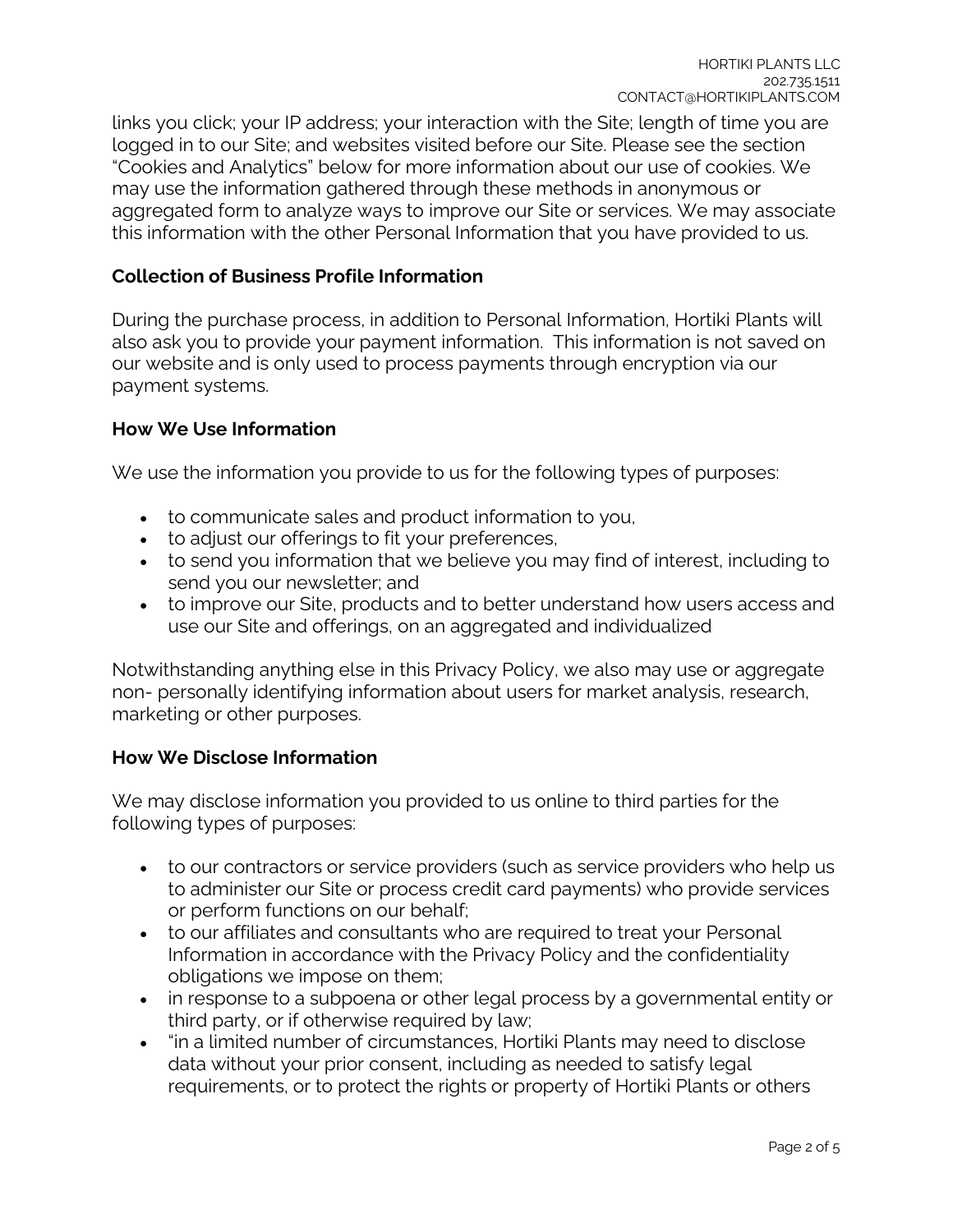(including the enforcement of agreements or policies governing the use of the service)."

Notwithstanding anything else in the Privacy Policy, we may share aggregate or non-personally identifying information about users with third parties for marketing, advertising, research or other purposes.

## **Subject Access Requests**

You have the right at any time to request information regarding the use and disclosure of any data provided to Hortiki Plants, whether personally identifying data or business profile data. To request this information, please reach us through the email [contact@hortikiplants.com.](mailto:contact@hortikiplants.com)

## **Removal of Personally Identifiable Data**

You have the right to remove any personally identifiable data from Hortiki Plants' Database at any time. To do so, please notify us at [contact@hortikiplants.com](mailto:contact@hortikiplants.com)

## **Cookies and Analytics**

When you interact with our Site, we strive to make your experience easy and meaningful. We or our third-party service providers may use cookies, web beacons, clear GIFs, and similar technologies to track user activity and collect Site data. We may combine this data with the Personal Information we have collected from you.

**Cookies.** We (or our third-party service providers) use cookies to track visitor activity on the Site and to administer our Site. A cookie is a text file that a website transfers to your computer's hard drive for record-keeping purposes. Our cookies assign a random, unique number to each visitor's computer. They do not contain information that would personally identify the visitor, although we can associate a cookie with any identifying information that is or has been provided to us while visiting our Site. We or our third-party service providers use cookies that remain on your computer for a specified period of time or until they are deleted (persistent cookies). These cookies record clickstream information (data reporting the URLs, or names of the pages, on our Site that have been visited). We may also use cookies that exist only temporarily during an online session (session cookies) – these cookies allow us to identify you temporarily as you move through the Site. Most browsers allow users to refuse cookies, but doing so may impede the functionality of some portions of our Site.

**Web Beacons.** Web beacons are tiny graphics with a unique identifier, similar in function to cookies, that are used to track the online movements of Web users, or emails. In contrast to cookies, which are stored on your computer's hard drive, Web beacons are embedded invisibly on webpages or within emails, and may not be disabled or controlled through your browser. We or our third-party service providers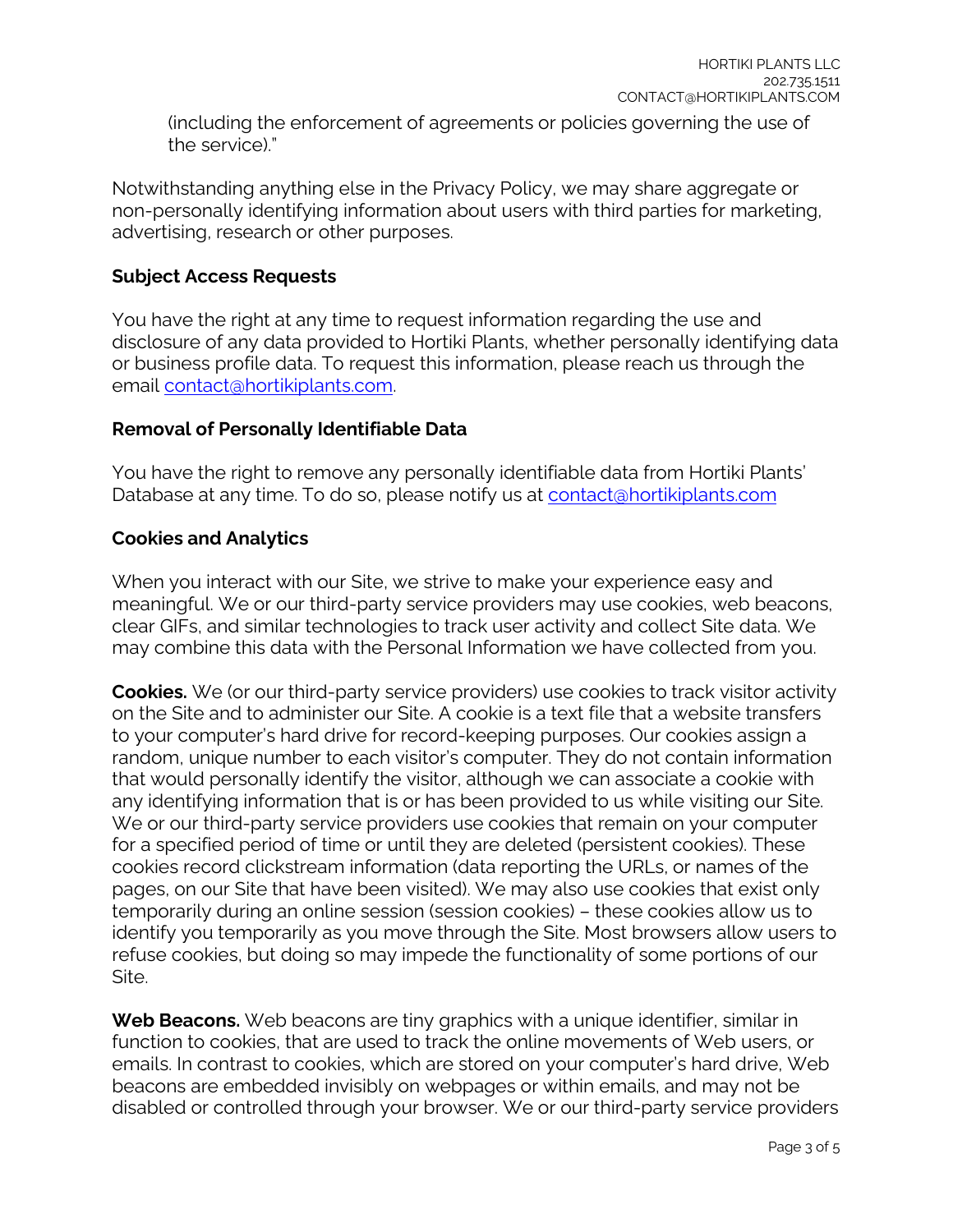may use web beacons to track Site activity. We may also use them within our HTML-based emails, to let us know which emails have been opened by recipients, allowing us to gauge the effectiveness of certain communications. For information on how to opt-out of receiving marketing communication from Hortiki Plants, please see the section "Newsletters & Marketing Communications" below.

**Third Parties.** As noted, we may also engage third parties, such as Google Analytics, to track and analyze Site activity on our behalf. To do so, these third parties may place cookies or web beacons to track user activity on our Site. We use the data collected by such third parties to help us administer and improve the quality of the Site and to analyze usage of the Site. We do not provide these third parties with your Personal Information.

# **Third-Party Links**

At times, our Site may contain links to other, third-party websites. Any access to and use of such linked websites is not governed by this Privacy Policy, but, instead, is governed by the privacy policies of those third-party websites. We are not responsible for the information practices of such third-party websites.

### **Newsletters & Marketing Communications**

If you consent to receive marketing communications from us, we may send you emails from time-to-time, about information that we believe may be of interest to you, including our newsletter. If, at any time, you would like to stop receiving these e-mails, you may follow the opt-out instructions contained in any such e-mail. Please note that it may take up to 7 business days to process opt-out requests. You may also receive periodic mailings from us at your postal address, sharing sales, product launches, or sending you information on upcoming events.

### **How To Access to Your Personal Information**

In most cases, you have the right to access, and to amend where incorrect, the information you have provided to us, including the permissions you have given us to display certain information about your profile. To review and correct personal data you can login into your account and click on the edit settings.

### **International Transfers of Personal Data**

Hortiki Plants is headquartered in the United States. Any Personal Information you submit to us online will be transferred to and stored in the United States, by Hortiki Plants. In addition, the Personal Information collected on our Sites may be transferred to, stored and processed in the European Economic Area or any other country in which Hortiki Plants or its subsidiaries and affiliates reside. By choosing to use our Sites and to provide us this data, you consent to any such transfer, storage and processing of information outside the jurisdiction in which you reside.